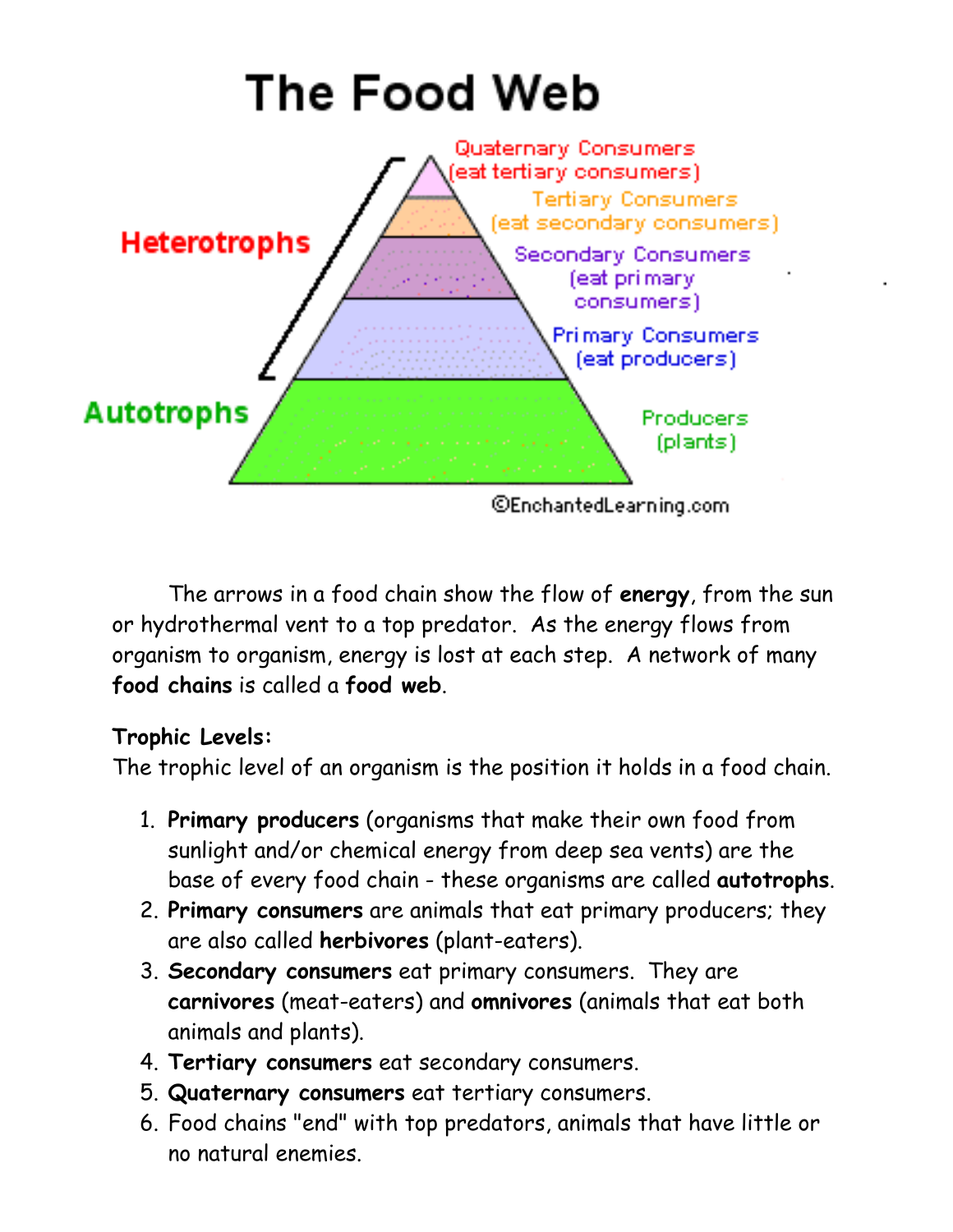When any organism dies, it is eventually eaten by detrivores (like vultures, worms and crabs) and broken down by decomposers (mostly bacteria and fungi), and the exchange of energy continues.

 Some organisms' position in the food chain can vary as their diet differs. For example, when a bear eats berries, the bear is functioning as a primary consumer. When a bear eats a plant-eating rodent, the bear is functioning as a secondary consumer. When the bear eats salmon, the bear is functioning as a tertiary consumer (this is because salmon is a secondary consumer, since salmon eat herring that eat zooplankton that eat phytoplankton, that make their own energy from sunlight). Think about how people's place in the food chain varies - often within a single meal!



## Example food web